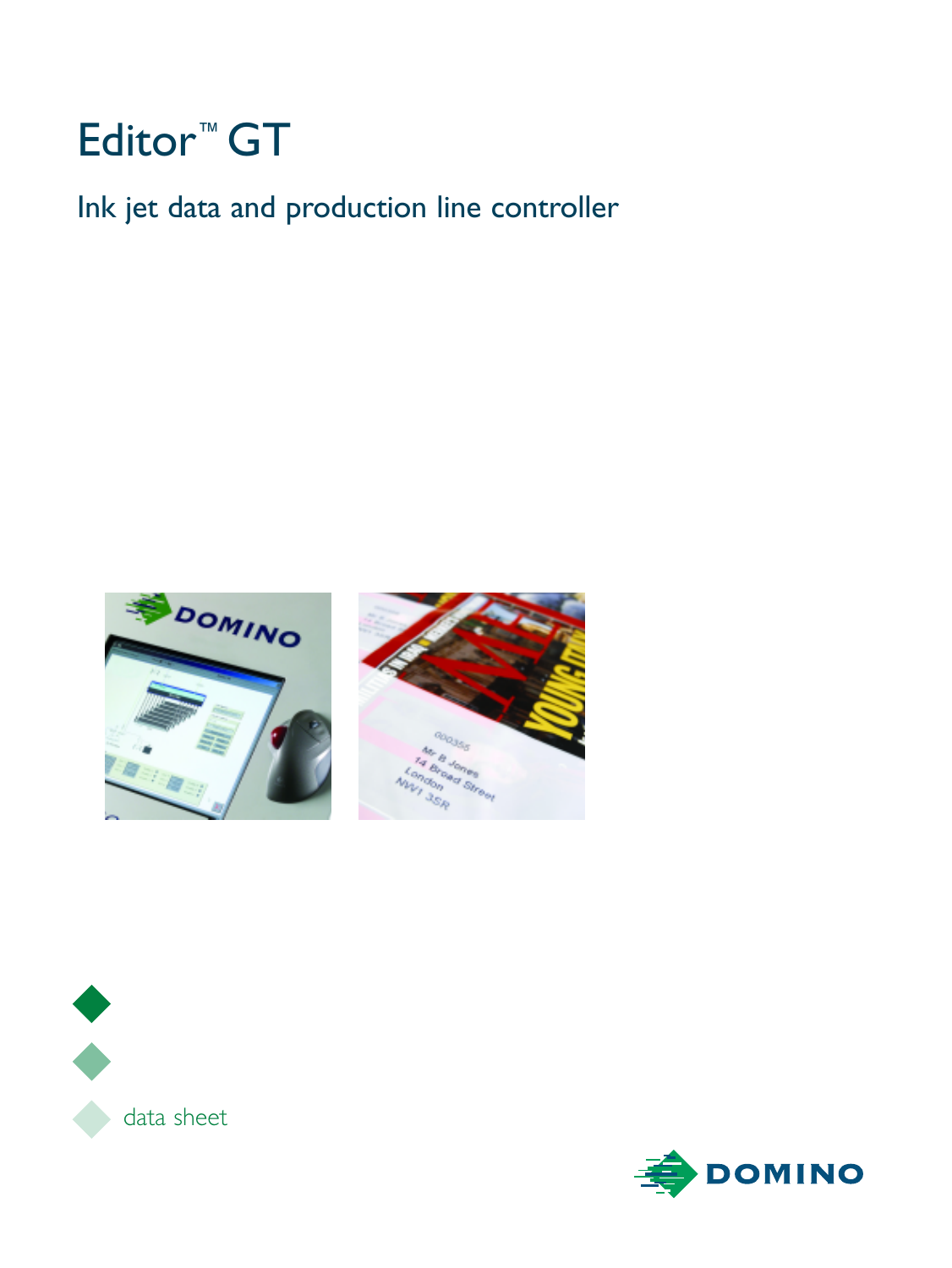# Editor™ GT Ink Jet and Production Line Controller

**With a thousand installations, the latest generation Domino Editor™ GT Windows® XP based controller has become an industry standard.**

**Editor GT combines data preparation tools with modular solutions for in-line ink jet printing of addresses, personalisation, numbers, barcodes and 2D codes.This is combined with integrated machine control of your production line.Any combination of Domino's range of ink jet printers, including multiple Bitjet+, JetArray, L-Series and K-Series is supported.**



Desktop Controller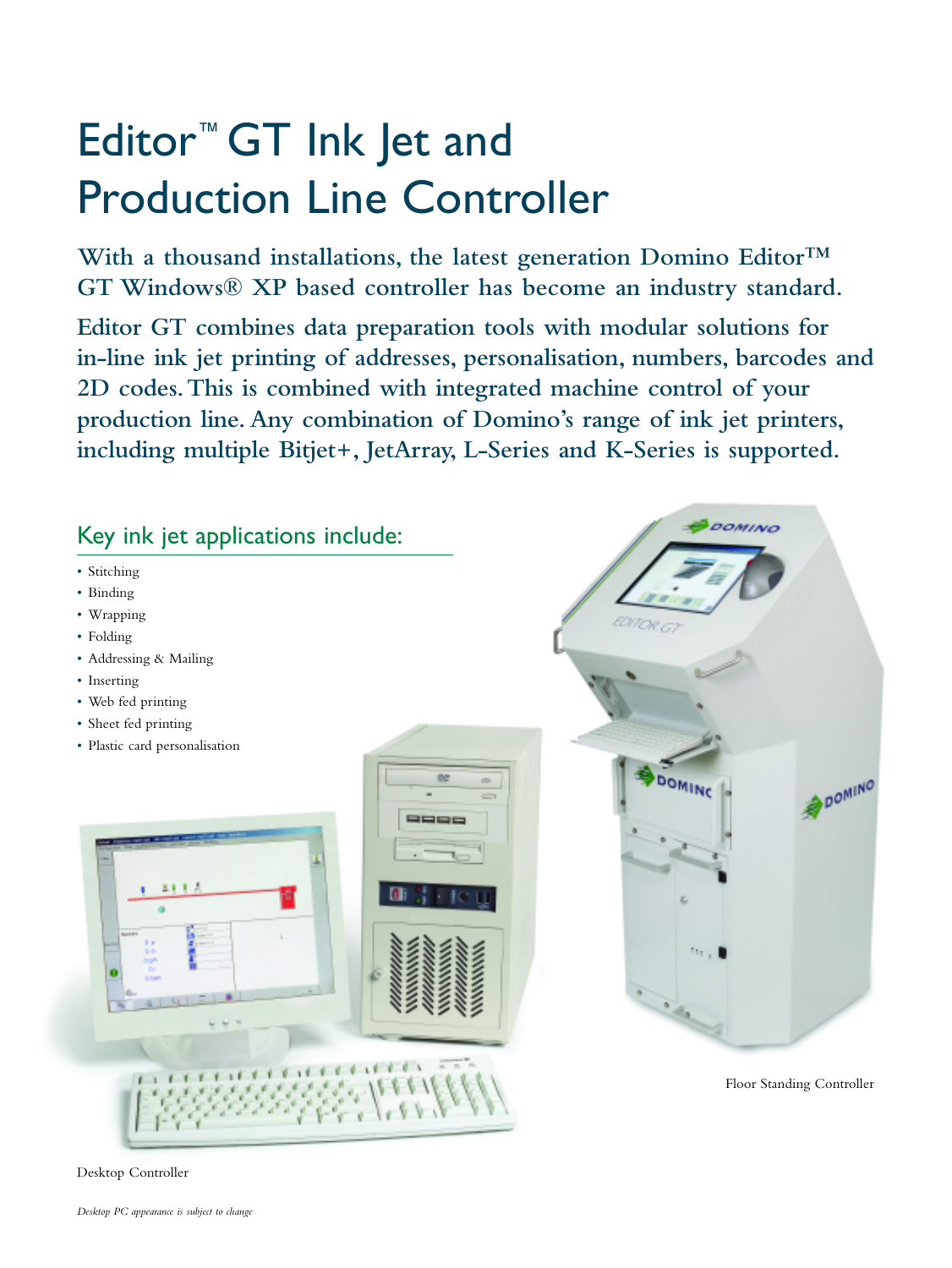# Addressing Module

The Domino Editor™ GT meets the needs for addressing and personalisation in applications including off/in-line mail table, bindery envelope/inserter and wrapping production lines, and also offers a range of additional options and upgrades in order to meet more advanced requirements.

#### Database Management

Data files can be received from all the commonly available database software packages, including the standard ASCII data in both fixed length or comma separated formats. Simple visual tools help guide the operator through formatting and then confirming the data configuration, prior to printing.When configured, the Editor™ GT 's automatic make-ready capability ensures rapid set up and production.

## Mail Sort Control

Options include feeder inhibit, conveyor surge or kicker and stacker control. Stacker control includes options for bundle compensation, slow down, reorder and divert. Standard interfaces are available for all the leading stacker manufacturers, otherwise the Editor™ GT control tools can be used.

When a product is diverted, based on the mail sort control setting, Editor™ GT can generate a line stop, automatically reorder the replacement, divert the replacement as a residue or reorder at the end of the production run.



Editor™ GT Line Set Up

|        | <b>Identify File NV TXT</b>                                                                                                                                                                                                              |     |                                                                                      |                                                          |                                                                                   |              |        |                              |                                                        |                  |                              |                                                          |                     |  |
|--------|------------------------------------------------------------------------------------------------------------------------------------------------------------------------------------------------------------------------------------------|-----|--------------------------------------------------------------------------------------|----------------------------------------------------------|-----------------------------------------------------------------------------------|--------------|--------|------------------------------|--------------------------------------------------------|------------------|------------------------------|----------------------------------------------------------|---------------------|--|
|        |                                                                                                                                                                                                                                          |     |                                                                                      | Fontiana H Passadan L-5                                  |                                                                                   |              | $\sim$ |                              |                                                        |                  |                              | 회                                                        |                     |  |
|        | <b>BigStar</b>                                                                                                                                                                                                                           |     |                                                                                      |                                                          | <b>Healer</b> Each is                                                             | <b>SEXON</b> |        |                              | H. Yankin                                              |                  |                              |                                                          |                     |  |
|        | Field Name (e., Po., Le., From File                                                                                                                                                                                                      |     |                                                                                      |                                                          |                                                                                   |              |        |                              |                                                        |                  |                              |                                                          |                     |  |
| Taul 1 |                                                                                                                                                                                                                                          |     |                                                                                      | <b>CONT</b>                                              |                                                                                   |              |        |                              |                                                        |                  |                              |                                                          |                     |  |
| Taxi 2 |                                                                                                                                                                                                                                          |     |                                                                                      | 2.042                                                    |                                                                                   |              |        |                              |                                                        |                  |                              |                                                          |                     |  |
| Text 8 |                                                                                                                                                                                                                                          | 12  | 38                                                                                   | as one of our Prelersed Subscribers in                   |                                                                                   |              |        |                              |                                                        |                  |                              |                                                          |                     |  |
|        |                                                                                                                                                                                                                                          | 52  | B.                                                                                   |                                                          |                                                                                   |              |        |                              |                                                        |                  |                              |                                                          |                     |  |
| Text 4 |                                                                                                                                                                                                                                          |     |                                                                                      | 0.027                                                    |                                                                                   |              |        |                              |                                                        |                  |                              |                                                          |                     |  |
| Text 5 |                                                                                                                                                                                                                                          | 57  | 90                                                                                   | you are entitled to recieveOffi-                         |                                                                                   |              |        |                              |                                                        |                  |                              |                                                          |                     |  |
| Twat 6 |                                                                                                                                                                                                                                          | WP. | 21                                                                                   | a FFEE Sports Glow219                                    |                                                                                   |              |        |                              |                                                        |                  |                              |                                                          |                     |  |
| Twal?  |                                                                                                                                                                                                                                          | 108 | 22                                                                                   | Watch when you give@19                                   |                                                                                   |              |        |                              |                                                        |                  |                              |                                                          |                     |  |
| Tayd B |                                                                                                                                                                                                                                          | 130 | $140^\circ$                                                                          | a pit of TV GUDE!                                        |                                                                                   |              |        |                              |                                                        |                  |                              |                                                          |                     |  |
|        |                                                                                                                                                                                                                                          |     |                                                                                      |                                                          |                                                                                   |              |        |                              |                                                        |                  |                              |                                                          |                     |  |
|        | sta tarte identa ante identale refere identifica para reiden somerfilide somerfilide somerfilide som antillide sta tartificies sam<br>3.00 per son senitled in second-Cds PHIX Sposia Clientificate when you giventific gift of TV CVIVI |     |                                                                                      |                                                          | <b>BALLINA COURSE ENGINEER SIZE ON TAX</b>                                        |              |        |                              | 111-111-12 MATLER                                      |                  |                              | <b>ATOM SERIES BAY</b>                                   |                     |  |
|        | 122221122290022871111111111112.2027 222                                                                                                                                                                                                  |     |                                                                                      |                                                          | <b>BALLINGTON-TV ART AR</b><br>Basilia la PRINGARIE SITE DE 15                    |              |        |                              | <b>LEASED WILES</b><br>111-111 W111                    |                  |                              | area we are as<br>1477 91891 977                         |                     |  |
|        | 1010111111000010711111111111111007 001                                                                                                                                                                                                   |     |                                                                                      |                                                          | <b>BATE-HEYTHAMETER LE</b><br><b>BALLAST INTERFERIER AR FREE DE 15</b>            |              |        |                              | <b>LEASEN MELTING</b><br>115-115-1 Ward Rd.            |                  |                              | <b>EXHIBITION CONTINUES.</b><br><b>EATH GETTING STAR</b> | . .                 |  |
|        | <b>CALLAGE A PRODUCTIVE FOR FROM THE ORD. ADDRESS</b>                                                                                                                                                                                    |     |                                                                                      |                                                          | <b>By LEVIS CONTRACTOR</b>                                                        |              |        |                              | <b>SEARCH ENGIN-</b>                                   |                  |                              | <b>EXPERIMENT PARK</b>                                   |                     |  |
|        | <b>1999年在北京北京大学管理院院委会副会长中华大学大学大学大学、教授、新闻会、美术学校、</b>                                                                                                                                                                                      |     |                                                                                      |                                                          | <b>BALLARY CARDIOGRAPH BAY 20 10</b><br><b>BASELINE PROPERTY AND SEE THAT ALL</b> |              |        | $\sim$                       | <b>SEARCH MOLAN.</b><br><b>SEARCH WEILE</b>            |                  |                              | <b>TEEN INVENTIONS</b><br><b>ATOM RAINER BOX</b>         |                     |  |
|        | 2012年12月22日,曾朝阳曾曾朝江安平平时的中平平时的天主,是北京全中,1930年。<br><b>1969年在北京大学大学的社会主义和法院中国的地方主义和地方的国家出版社,其他社会</b>                                                                                                                                         |     |                                                                                      |                                                          | <b>BALLINGTONICARDSALE PRE LA</b><br><b>BASELINESS SUPPLYMOUS AND LOCATED</b>     |              |        | $\mathbf{r}$<br>$\mathbf{r}$ | <b>EXAMINE MELLER</b><br><b>SEARCH MELLE</b>           |                  |                              | <b>EXAM SERVICE JOES</b><br><b>LINA STRID MILL</b>       |                     |  |
|        | The Terms of the Party of County of the United States                                                                                                                                                                                    |     |                                                                                      |                                                          | <b>BALLAST CRIPPLE FOR STREET</b><br>使えずものをもえがい時間上を低さされ、時間で                       |              |        | $\sim$<br>$\mathbf{r}$       | <b>SEARCH MELLA</b><br><b><i>EXAMPLE MALES</i></b>     |                  | <b>TOWN</b><br>ALC: YES      | <b><i>STATISTICS</i></b><br><b>STATISTICS</b>            | <b>STATE</b><br>200 |  |
|        |                                                                                                                                                                                                                                          |     |                                                                                      | <b>自动设计学校,FUX R R M M R R M M M M L LINEST _ A GITCH</b> | 使生きたいようでなかまかももんだっか 日本少<br>■生活上的中心生产检查人员用 防止量                                      |              |        | <br>                         | <b>TELEVIS MELLER</b><br><b><i>SOLIDOR MEETING</i></b> |                  | <b>TYME</b><br><b>PE.ME.</b> | <b>STILL</b><br>12,520                                   | . .<br>. .          |  |
|        |                                                                                                                                                                                                                                          |     | <b>.</b> .                                                                           | ----                                                     | <b>WHY FURNISLE TOWER ERROR</b>                                                   |              |        |                              | <b>POLITIC MOTOR</b>                                   |                  | . .                          | $1.1 - 1.1$                                              |                     |  |
|        |                                                                                                                                                                                                                                          |     | <b>A R ROOM &amp; R ROOM 2 A</b>                                                     | . .<br>. .                                               | <b>BALLARY COMPT DIMILIAR</b><br>使用をものやくしした時の上を出します。                              |              |        | н                            |                                                        | <b>STORY AND</b> |                              |                                                          |                     |  |
|        |                                                                                                                                                                                                                                          |     | <b>A R ROAD &amp; R ROOM AND</b><br><b>A &amp; A-4 &amp; &amp; &amp; B-4 &amp; A</b> | <br>. .                                                  | <b>BY LANDACHUM BY CARD &amp;</b><br><b>Wed Edited Chancer in the</b>             |              |        |                              |                                                        |                  | ÷                            |                                                          |                     |  |
|        |                                                                                                                                                                                                                                          |     |                                                                                      |                                                          | <b></b>                                                                           |              |        |                              |                                                        |                  | --                           | <b><i><u>A A A W</u></i></b>                             |                     |  |
|        |                                                                                                                                                                                                                                          |     |                                                                                      |                                                          |                                                                                   |              |        |                              |                                                        |                  |                              |                                                          |                     |  |

Data Configuration Tool

## Multi-position Printing

Editor™ GT can track a product over multiple product transport/belt sections with backlash compensation.This enables matching in-line printing in multiple positions for applications such as inside/outside printing on bindery lines.

#### Selective Control

Editor™ GT can provide selective feeder control for insert and signature feeders.This enables a custom product to be produced based on demographic data held within the data file. Interfaces exist for a number of leading bindery and wrapping line equipment suppliers.

## Camera Matching

Through integrating in-line with industry standard bar code, 2D, OCR, or RFID readers, Editor™ GT facilitates read, lookup and print, plus read and verify functions.Applications include complete re-confirmation of production integrity and prepersonalised item matching such as on-setting a plastic card with ink jet personalisation on a carrier sheet.

## Other Features

- Unicode character support
- User level system control
- Master data preparation station
- Multiple languages support
- Top sheet printing
- Windows® XP supported fonts
- Basic numbering sequence generators
- Bag tag printing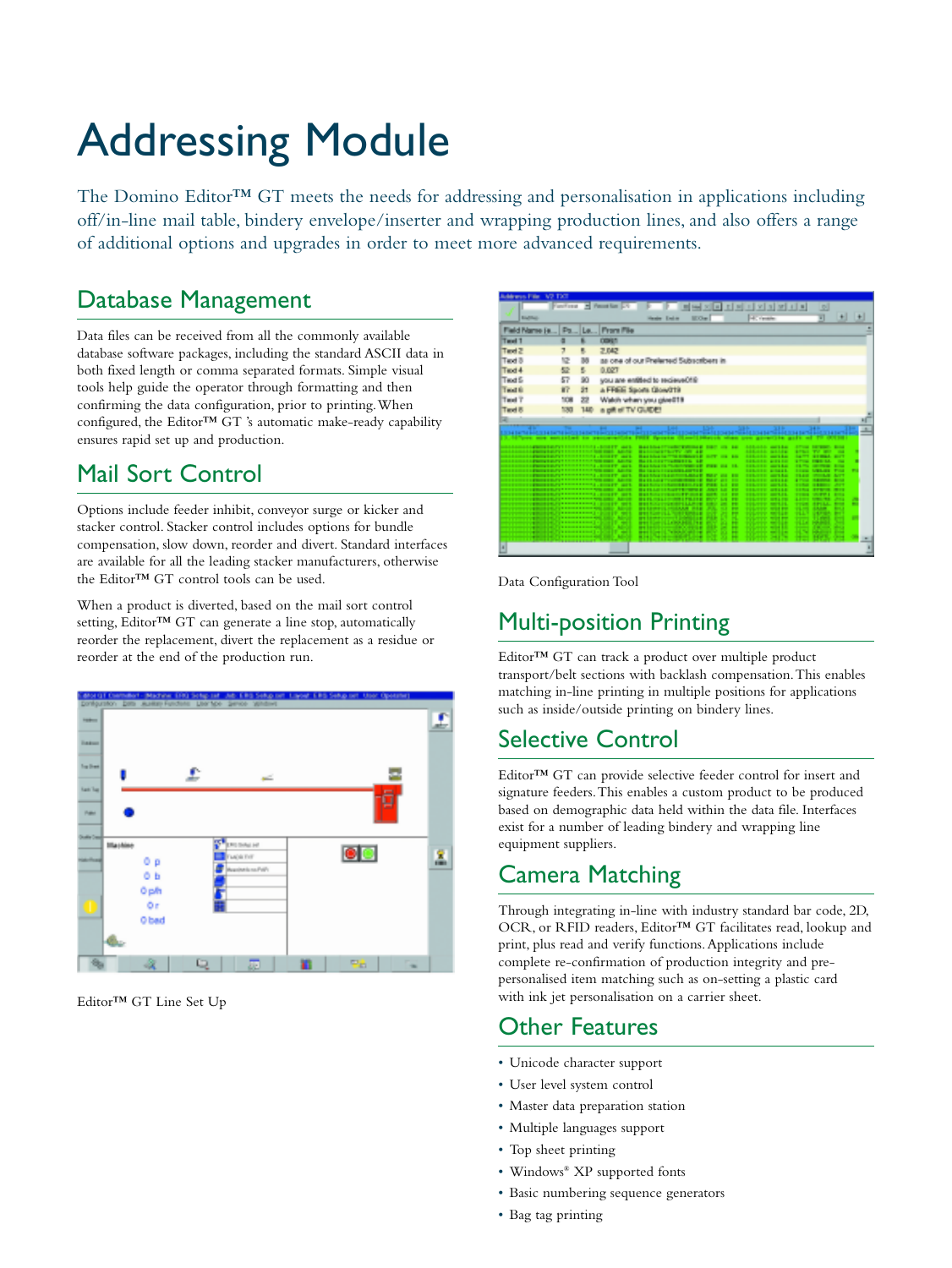# Numbering Module

Editor™ GT's Numbering Module has been designed to simplify multiple print head set up for applications on tickets, wrappers, games cards, business forms and labels. It facilitates printing of alpha-numeric, barcode, and 2D numbers and graphics for integration on sheet and web fed presses, re-winders and sheeting machines.

#### User Interface

Data can either be supplied externally in the form of a data file, then formatted for printing, or can be generated using the Editor GT simple user facilities.

Customised for numbering applications, the operator is guided through the setup process with graphical representation of sheet/product layouts with an icon driven interface.





Numbering Sheet Layout

## Cut and Stack

After defining the sheet layout, number of tickets up and across and ticket book or packing box numbering sequence required, Editor™ GT will print the products in order to produce production output from the line in the configuration required. This removes the need for further manual handling and reduces processing error.

## Production Set Up

Compared to conventional mechanical numbering boxes, there is no requirement to change wheels for different numbering sequences, and setup across multiple numbering units can take place electronically, often within seconds without any machine intervention. Production efficiency is therefore enhanced when changing between jobs and between batches. For more complex numbering requirements, the simplicity of set up at a central control point reduces the risk of error.

## Print Confirmation

The system receives a separate signal from each ink jet printer after each print to confirm printing and data sequence. For customers that require an enhanced solution, an integrated camera recognition system can be utilised both to confirm print quality and data integrity.

## Gaming

Variable graphic combinations can be printed for gaming requirements using a data substitution table.

## Other Features

- User hierarchy configuration
- Master data preparation Station
- Comprehensive barcode and 2D library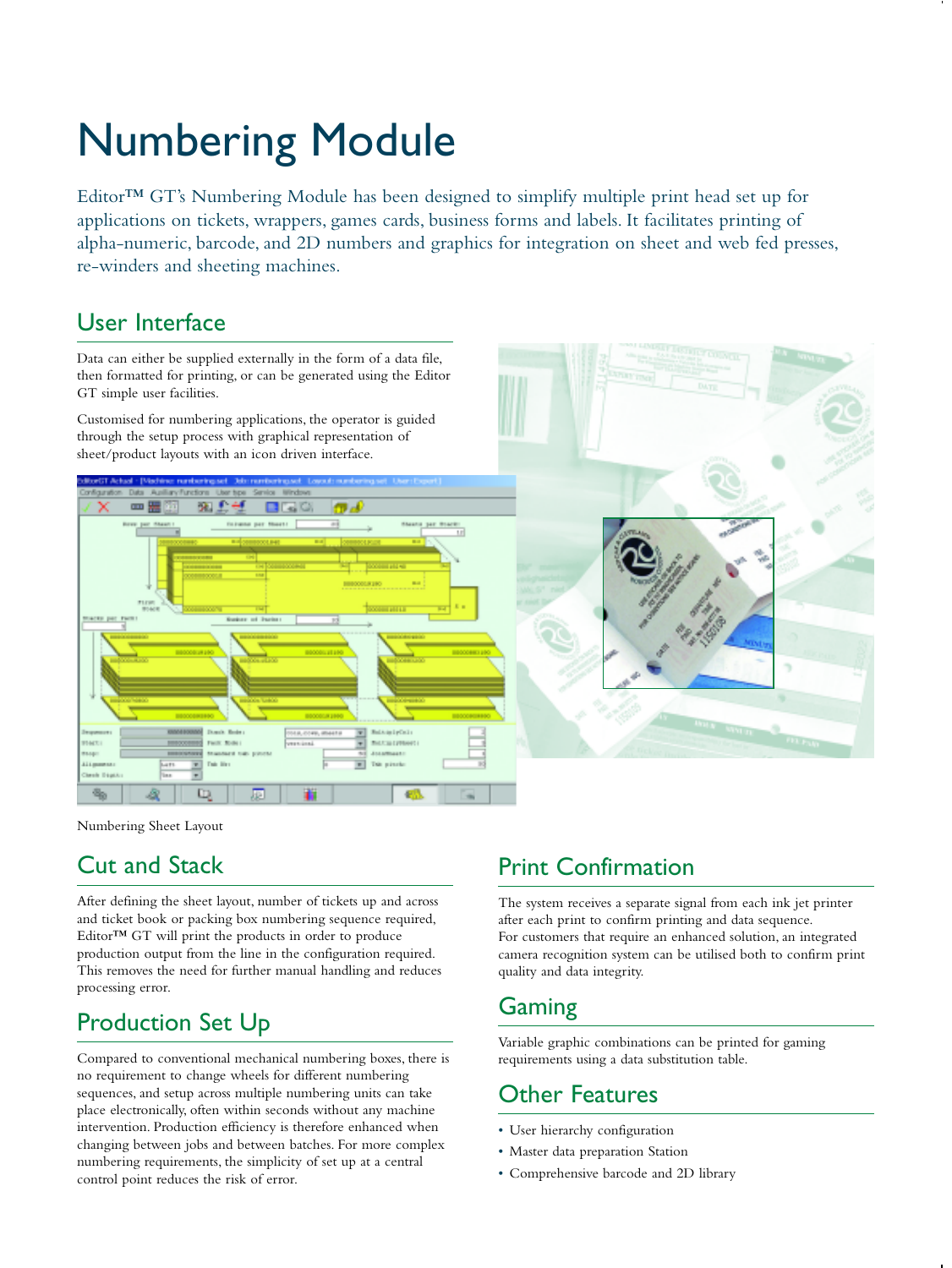# Technical Specification

## **Controller**

#### *Hardware options*

- Industrial PC built into floor standing controller, IP 54 rated, with 15" Touch screen monitor
- Rack-able industrial PC system unit with 15"Touch screen monitor, 1024x768 pixels 433mm (L) x 177mm (H) x 375mm (W) (17" (L) x 7" (H) x 14.7"(W))
- Industrial desktop PC tower with 15" Flat Screen monitor

*Floor Standing Controller dimensions*

• 737mm (L) x 1321mm (H) x 597mm (W) (29" (L) x 52" (H) x 23.5" (W))

*PC*

- Latest spec Pentium PC, including Windows® XPe work station software
- USB Support
- CD-R/W
- Network Ready
- Serial ports for integration with cameras and scanners
- 115/240 VAC 50/60 Hz

#### *Input/Output*

- Up to 4 backlash compensated encoder input
- Up to 20 backlash compensated and divided encoder outputs for ink jets
- Up to 16 outputs for periphery: stacker, gates etc
- Up to 16 inputs for periphery: product detect, reorder etc
- Add-on I/O unit for feeder control

*Data Formats*

- Flat Files
- Fixed length records
- Variable delimited records
- MS Access & Excel compatibility
- Unicode
- TCP/IP OEM Datastream interface

*Printer Support*

- 20 Domino A-Series printers
- 8 Domino Bitjet+ printers
- 16 Domino K100 printers
- 8 Domino K150 printers
- 8 Domino K200 printers
- 4 Domino L400 printers
- Domino M-Series print and apply
- Domino S-Series lasers
- Other third party printer support available





#### Editor™ GT Floor Standing Controller